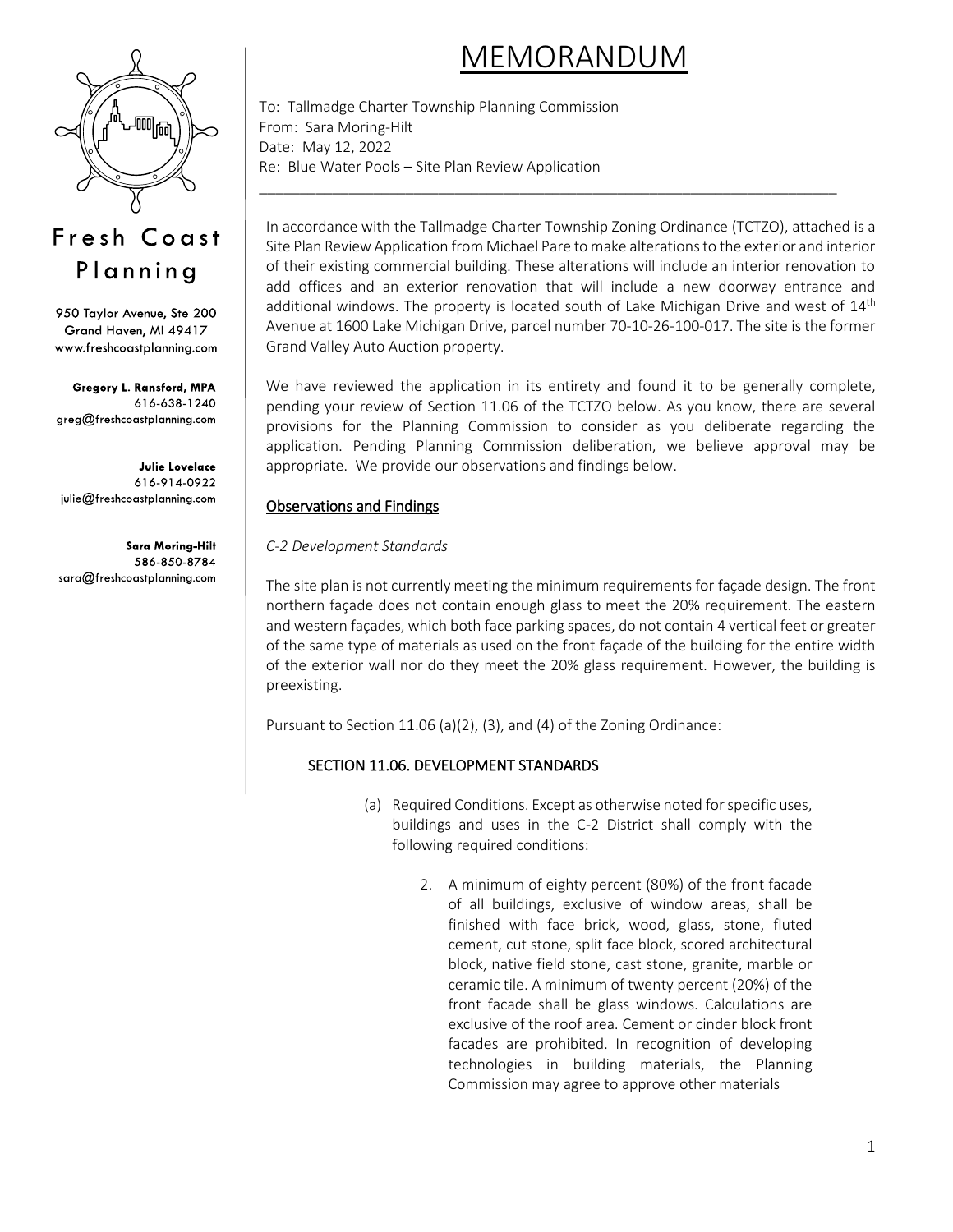provided they are compatible with surrounding properties, and further provided that such materials meet appropriate architectural, aesthetic, and safety concerns.

- 3. Exterior walls facing a public or private right-of-way or customer, visitor, vendor or employee parking areas, shall contain at least four (4) vertical feet or greater of the same type of materials as used on the front facade of the building and identified in Section 11.06(a)2 for the entire width of the exterior wall. Window area shall be the same or greater percentage as used on the front facade of the building. Wherever possible, meter boxes, dumpsters, and mechanical equipment should not be located on a side of the building that faces residentially-zoned or used property, or public street rights-of-ways.
- 4. The provisions of Section 11.06(a)2 and Section 11.06(a)3 shall not apply to an existing building unless it is reconstructed.

As you will note in Section 11.06(a)4 above, the Planning Commission has the discretion to determine whether or not you think that this project constitutes a reconstruction or not. Pending Planning Commission deliberation, this finding can be considered accordingly.

#### *Non-Motorized Pathways*

The subject C-2 General Commercial parcel is located along Lake Michigan Drive, west of 8<sup>th</sup> Avenue. The applicant should submit payment to the Township in lieu of constructing a non-motorized pathway given that the neighboring property was required to pay in lieu of constructing a non-motorized pathway. However, said payment or construction is at the discretion of the Planning Commission.

Pursuant to Section 3.36 (2) of the Zoning Ordinance:

#### SECTION 3.36 NON-MOTORIZED PATHWAYS

2. The Township shall require, as is provided below in this subsection, for the granting of Easements for non-motorized pathways and for the construction of non-motorized pathways along the entire frontage for any property subject to a building permit which abuts Lake Michigan Drive from 8th Avenue east to the County line or Ironwood Drive. The owner of any property in the Township which abuts Lake Michigan Drive west of 8th Avenue and which is located in the C-1 Commercial Service Zoning District, the C-2 General Commercial Zoning District or the I-1 Industrial Zoning District or any combination thereof or is identified in the Commercial or Industrial Classification or combination of both on the Master Plan Map shall, as a condition of receiving any building permit for that property, grant an Easement to the Township or the Ottawa County Road Commission, and shall construct a nonmotorized pathway within that easement. In lieu of constructing the required nonmotorized pathway, the property owner shall pay to the Township the estimated cost of constructing the non-motorized pathway, after which the Township shall construct the non-motorized pathway at such time deemed appropriate by the Township.

#### Department Reviews

#### *Fire Department Review*

Comments from the Fire Department are pending.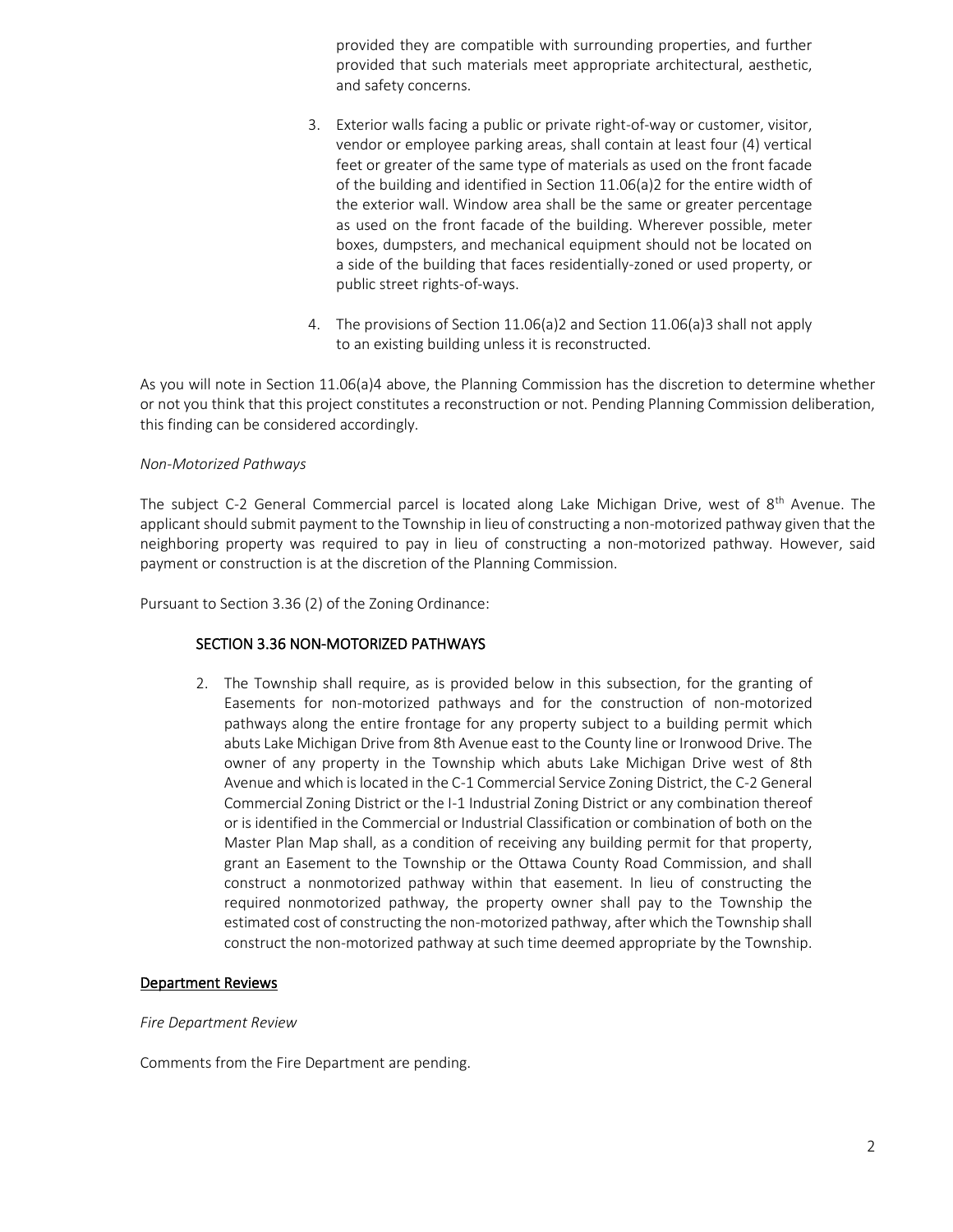#### *Engineer Review*

Comments from the Township Engineer are attached.

#### Site Plan Standards

As you know, the Planning Commission shall review the standards provided by Section 18.06 of the Tallmadge Charter Township Zoning Ordinance during its deliberations. For your convenience, below is a copy of Section 18.06 along with our comments in italic font to assist with your review.

SECTION 18.06. STANDARDS. The Planning Commission shall review the site plan for compliance with the requirements of this Ordinance and conformance with the following general standards:

(a) The applicant may legally apply for site plan review.

*The applicant is the owner of the property. Given this, it appears that this standard has been met.*

(b) All required information has been provided.

*All required information has been provided. As a result, it appears this standard has been met.*

(c) The proposed development conforms to all regulations of the zoning district in which it is located.

*We believe the proposed development conforms to all regulations of the C-2 Zoning District besides façade requirements as stated under the above findings and observations portion of this memorandum.*

(d) All elements of the site plan shall be harmoniously and efficiently organized in relation to topography, the size and type of the lot, the character of adjoining property, and the type and size of buildings. The site shall be so developed as not to impede the normal and orderly development or improvement of surrounding property for uses permitted in this Ordinance.

*We believe all elements of the site plan are harmoniously and efficiently organized. Given this, it appears this standard has been met.*

(e) The landscape shall be preserved in its natural state, insofar as practical, by minimizing tree and soil removal, and by topographic modifications which result in maximum harmony with adjacent areas.

*Very minimal landscaping will be impacted through this project. There are only 2 trees and 2 shrubs that will be removed and the site will still be meeting all minimum landscaping requirements. As a result, it appears this standard has been met.*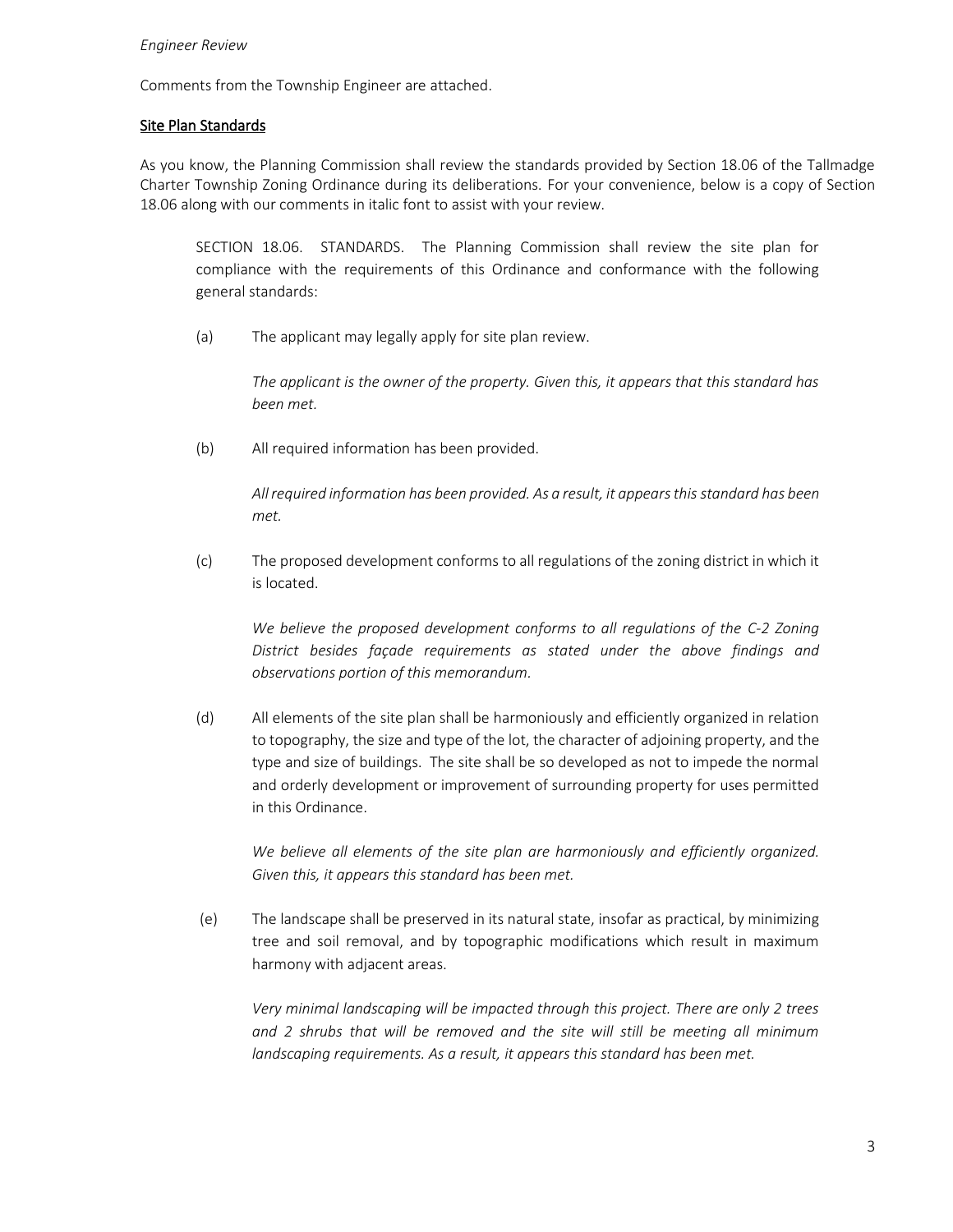(f) Natural resources will be preserved to and protected to the maximum feasible extent and organic, wet, or other soils which are not suitable for development will be undisturbed or will be modified in an acceptable manner.

*We are not aware of any organic, wet, or other soils in this regard. Given this, it appears this standard has been met.*

(g) The proposed development will not cause soil erosion or sedimentation problems.

*We do not believe the proposed will cause any soil erosion or sedimentation problems. As a result, it appears this standard has been met.*

(h) The drainage plan for the proposed development is adequate to handle anticipated storm water runoff and will not cause undue runoff onto neighboring property or overloading of water courses in the area.

*The Township Engineer has stated that with the minimal impact to the site, no storm water improvements will be required, but there shall be no reduction in pervious area. We recommend that the Planning Commission requires that the applicant meets the requirements provided by the Township Engineer as a condition of approval.*

(i) The proposed development properly respects floodways and floodplains on or in the vicinity of the subject property.

*This property is not located within or adjacent to any floodways or floodplains. Given this, it appears that this standard has been met.*

(j) The plan meets the specifications of Tallmadge Township for water supply, sewage disposal or treatment, storm drainage, and other public facilities.

*As stated above, the Township Engineer does not think that any storm water improvements are needed. No comments were made regarding water supply or sewage disposal or treatment.*

(k) With respect to vehicular and pedestrian circulation on the site, including walkways, interior drives, and parking; special attention shall be given to the location, number and spacing of access points; general interior circulation; separation of pedestrian and vehicular traffic; the avoidance of building corners next to access drives; and the arrangement of parking areas that are safe and convenient, and insofar as practicable, do not detract from the design of the proposed buildings and structures, neighboring properties and flow of traffic on adjacent streets.

*We believe the proposed site plan generally accommodates vehicular and pedestrian circulation within this site. The parking spaces are conveniently located across from the entrance to the building and the handicap spots are located next to the leveled walkway. As a result, it appears this standard has been met.*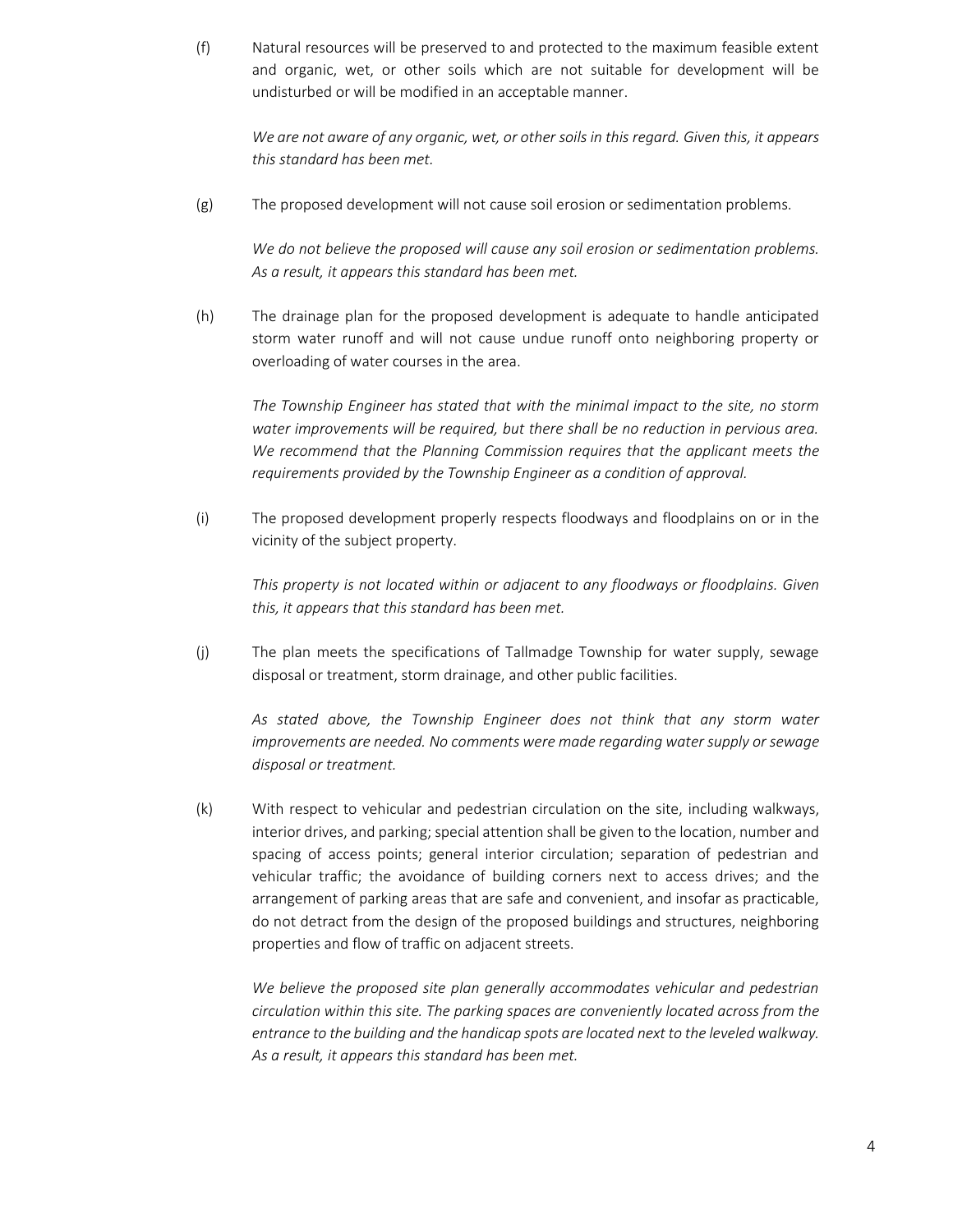(l) All buildings or groups of buildings shall be so arranged as to permit emergency vehicle access by some practical means as required by the Township fire department.

*We are awaiting comments from the Township Fire Department and will provide you with them when we receive them.*

(m) The site plan shall provide reasonable, visual, and sound privacy for all dwelling units located therein. Fences, walks, barriers, and landscaping shall be used, as appropriate, for the protection and enhancement of property and for the privacy of its occupants.

# *Given that no dwelling units are proposed for this development, we believe this standard does not apply.*

(n) All loading and unloading areas and outside storage of materials which face or are visible from residential districts or public thoroughfares, shall be screened by a vertical screen consisting of structural or plant materials. Also, outdoor storage of garbage and refuse shall be contained, screened from view, and located so as not to be a nuisance to the subject property or neighboring properties.

*Given that there are no proposed loading areas, we believe this standard does not apply.*

(o) All lighting shall be shielded from adjacent properties and public right-of-way.

*The provided photometrics show that lighting does travel from the property along the west property line. We suggest that the Planning Commission requires increased shielding of the lighting as a condition of approval.* 

(p) Phases of development are in logical sequence so that any phase will not depend upon a subsequent phase for adequate access, public utility services, drainage, or erosion control.

*There are no proposed phases of development. Given this, it appears this standard does not apply.*

(q) Site plans shall conform to all applicable requirements of state and federal statutes and approval may be conditioned on the applicant receiving necessary state and federal permits before a building permit or occupancy permit is granted.

*We believe this standard can be considered accordingly.*

#### Planning Commission Considerations, Recommendation, and Draft Motion

As aforementioned, we believe approval is appropriate with conditions. As the Planning Commission deliberates regarding this application, we believe the following warrant your review and consideration. They are listed in no particular order.

#### *Considerations*

• Façade requirements pursuant to Section 11.06